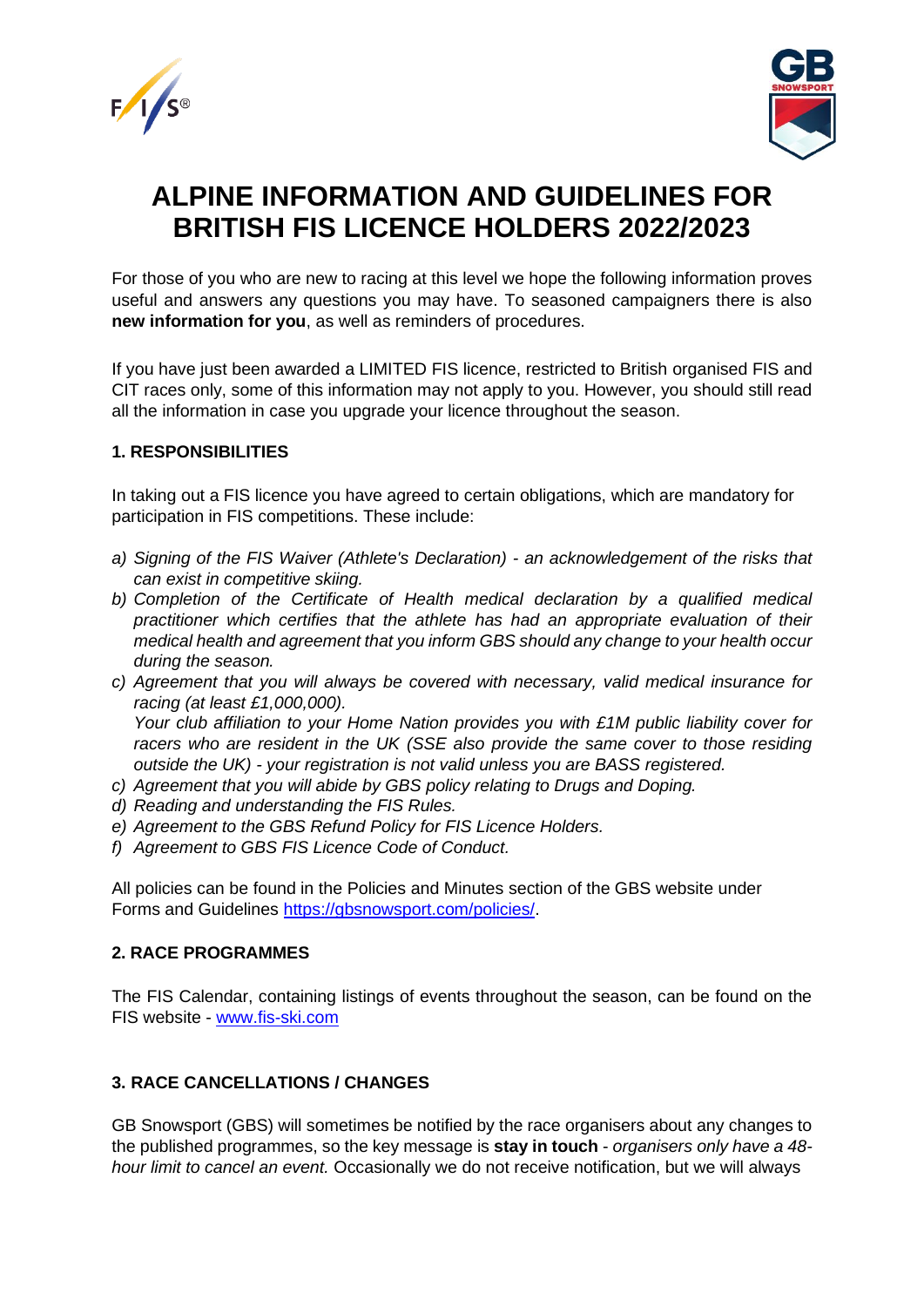



try to confirm if a race is going ahead as scheduled or if it is being held at an alternative venue or date. The best way to find out though is to check [www.fis-ski.com.](http://www.fis-ski.com/)

# **4. ENTRIES, QUOTAS AND TIMESCALES**

Entries to all races listed in the FIS calendar will be made by GBS - with the exception of British Championships and British FIS races where entries must be made directly with the race organisers. Only selected athletes will be entered into World Cup, Continental Cup, World Ski Championship and World Junior Championship events. The British Olympic Association is responsible for entries to European Youth Olympics and Olympic Winter Games.

To request a place in a race you should email [raceentry@gbsnowsport.com.](mailto:raceentry@gbsnowsport.com) You must complete your request to enter a race up to 7 days prior to the Team Captain's Meeting on the first day of the event, not the specific race. Any requests within the 7 day deadline may not be accepted. If you have any queries in relation to your race entries, please get in touch.

#### *We regret that we cannot take race entry requests by telephone.*

#### **INTERNATIONAL FIS RACES**

- Only FULL and FULL TECH ONLY FIS Licence holders can apply to race in international FIS races. Full Tech Only licence holders can compete in international SL and GS events; Full licence holders can also compete in speed events – SG and DH.
- The British quota for FIS races is 6 male and 6 female race places. Where a race is over- subscribed this may be reduced.
- Entry requests should be processed through the GBS website only, no later than 7 days before the day of the Team Captain's Meeting on the first day of the event, not the specific race. The GBS office will charge a processing fee of £5.50 per race (see section 5 under GBS ADMIN FEE FOR RACE ENTRIES).
- In Europe, entries to FIS races are normally free of charge. It is however a requirement of racing in the United States, and often in the Southern Hemisphere, to pay entry fees at approximately £25 per race. The fee is paid directly to the race organiser in the local currency. GBS will not pay for any entry fees.

#### **CITIZEN (CIT) RACES**

- Limited licence holders are now permitted to enter British organised CIT races.
- The British quota for CIT races is 9 male and 9 female race places.
- Entry requests should be processed through the GBS website only, no later than 7 days before the day of the Team Captain's Meeting on the first day of the event, not the specific race. The GBS office will charge a processing fee of £5.50 per race (see section 5 under GBS ADMIN FEE FOR RACE ENTRIES).
- Entry fees are charged and are normally in the region of £10-15. The fee is paid directly to the race organiser in the local currency. GBS will not pay for any entry fees.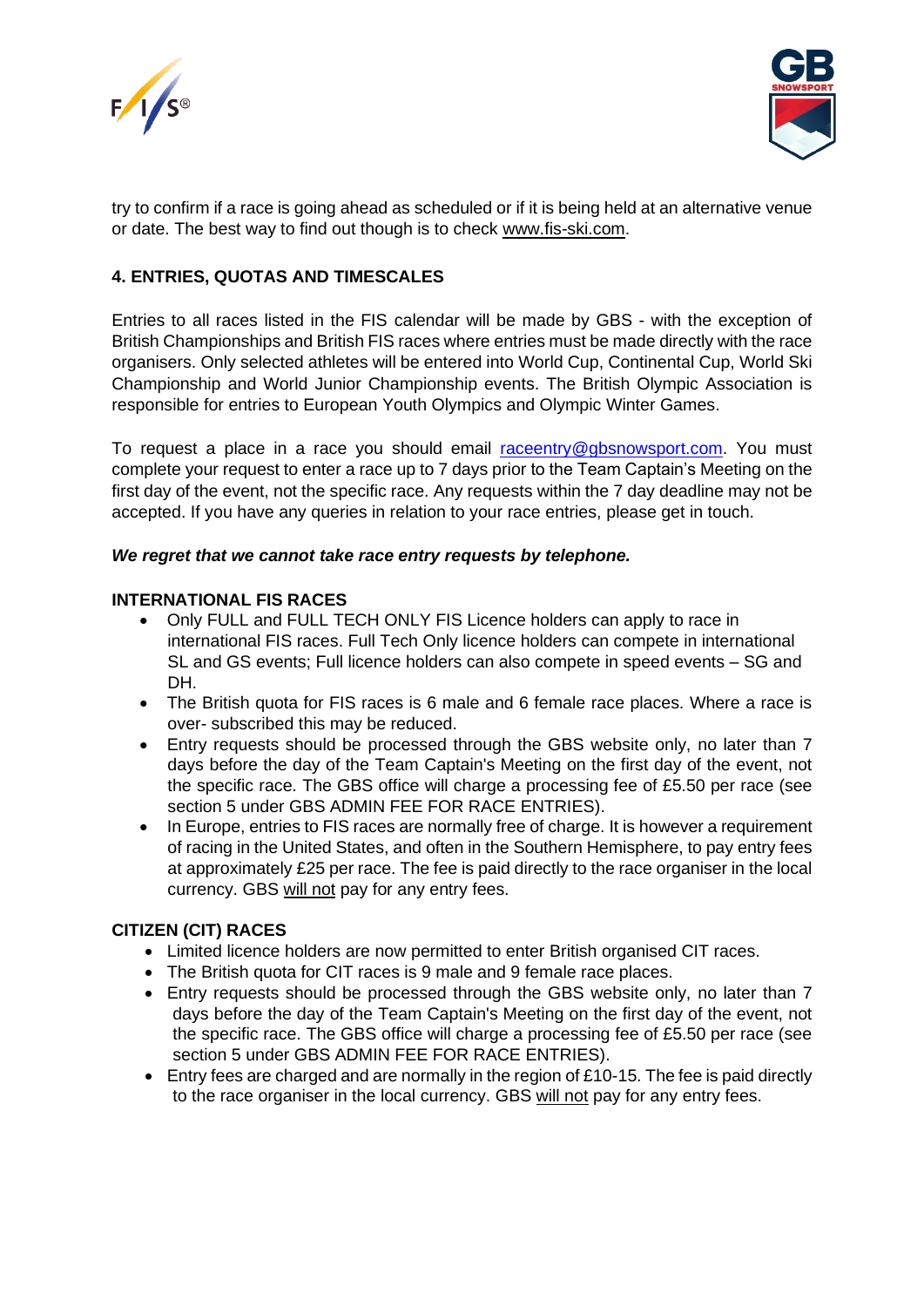

# **UNIVERSITY (UNI) RACES**



• UNI races are for students, therefore you may be asked to prove your student status.

- The British quota is at the discretion of the race organizers.
- Entry requests should be processed through the GBS website only no later than 7 days before the day of the team captain's meeting on the first day of the event, not the specific race. The GBS office will charge a processing fee of £5.50 per race (see section 5 under GBS ADMIN FEE FOR RACE ENTRIES).
- Entry fees may be applicable. If so, the fee is paid directly to the race organiser in the local currency. GBS will not pay for any entry fees.

# **NATIONAL JUNIOR RACES (NJR)**

- FIS NJR races are only open to juniors (year of birth 2002 or younger).
- The British quota is 3 per gender.
- NJR races offer the opportunity to earn good FIS points since there are less competitors, you may start further up the field of racers.
- Entry requests should be processed through the GBS website only, no later than 7 days before the day of the Team Captain's Meeting on the first day of the event, not the specific race. The GBS office will charge a processing fee of £5.50 per race (see section 5 under GBS ADMIN FEE FOR RACE ENTRIES**)**.
- Entry fees may be applicable. If so, the fee is paid directly to the race organiser in the local currency. GBS will not pay for any entry fees.

# **NATIONAL JUNIOR CHAMPIONSHIPS (NJC)**

- NJC are primarily for juniors (year of birth 2002 or younger), although now it is possible for senior racers to enter, depending on the organiser's policy. However, from experience, very few of the alpine nations have space for foreign seniors.
- The British quota is at the discretion of the race organisers.
- Entry requests should be processed through the GBS website only, no later than 14 days before the day of the Team Captain's Meeting on the first day of the event, not the specific race. The GBS office will charge a processing fee of £5.50 per race (see section 5 under GBS ADMIN FEE FOR RACE ENTRIES).
- Entry fees may be applicable. If so, the fee is paid directly to the race organiser in the local currency. GBS will not pay for any entry fees.

# **NATIONAL CHAMPIONSHIPS (NC)**

- The British quota is at the discretion of the race organisers. Organisers of NC races have the right to restrict the total foreign entry to no more than 25 overseas competitors, often based on maximum points criteria. This will generally mean substantially fewer places than the usual British quota of six, and *the decision of the organising committee can be as late as 24 hours before the event.*
- Entry requests should be processed through the GBS website only, no later than *14 days* before the day of the Team Captain's Meeting on the first day of the event, not the specific race. The GBS office will charge a processing fee of £5.50 per race (see section 5 under GBS ADMIN FEE FOR RACE ENTRIES).
- Entry fees may be applicable. If so, the fee is paid directly to the race organiser in the local currency. GBS will not pay for any entry fees.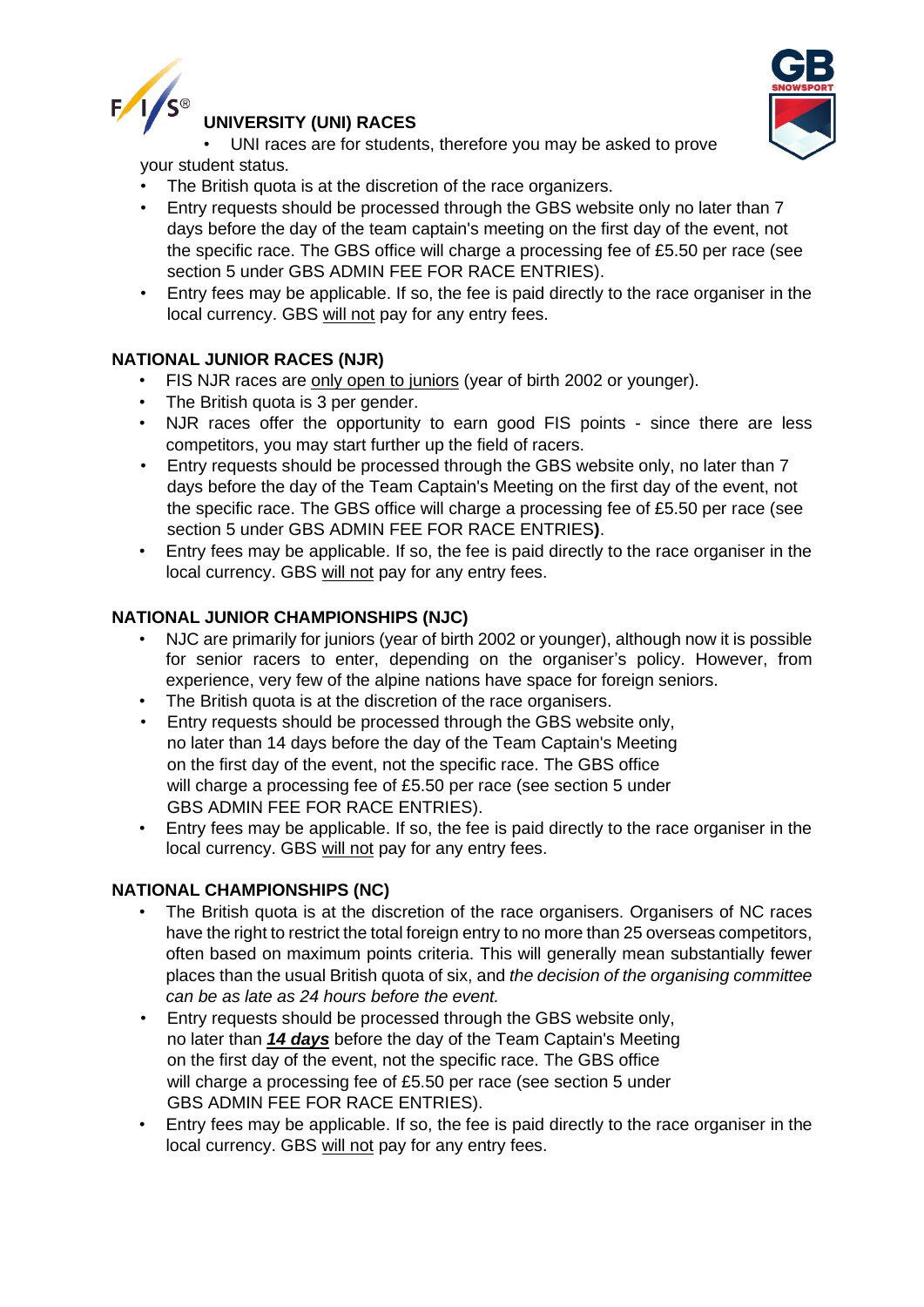



# **CONTINENTAL CUPS (e.g. Europa Cup, South America Cup, Australia & New Zealand Cup)**

• The GBR quota for Continental cups is determined annually by FIS [\(www.fis](http://www.fis-ski.com/)[ski.com\)](http://www.fis-ski.com/).

- Entry requests should be processed through the GBS website only, no later than 14 days before the day of the Team Captain's Meeting on the first day of the event, not the specific race. The GBS office will charge a processing fee of £5.50 per race (see section 5 under GBS ADMIN FEE FOR RACE ENTRIES).
- Only selected athletes will be entered into Continental Cups.
- Europa Cup entries will be made in line with the [GBS selection policy.](https://gbsnowsport.com/wp-content/uploads/2020/11/Selection-Policy-v1.4.2.pdf)
- To be eligible for entry you must meet the following criteria: Each nation is entitled to a basic quota of two (2), three (3) in DH events, on the condition that these competitors have a maximum of 120 FIS points on the valid FIS points list, as follows:
	- Slalom and Giant Slalom: in any of the five events
	- Downhill: in Downhill or Super G

- Super G and Super Combined: in Downhill, Super G or Giant Slalom Exceptions for Australia & New Zealand Cup are as follows:

- Slalom and Giant Slalom: must have a maximum of 140 FIS points in either SL/GS

- Super G and Downhill: must have a maximum of 160 FIS points in either SG/DH Exceptions for South American Cup are as follows:

- Slalom and Giant Slalom: must have a maximum of 140 FIS points in either SL/GS

- Super G and Downhill: must have a maximum of 160 FIS points in either SG/DH

# **WORLD CUP (WC)**

- These races are usually restricted to team athletes, and entries will be made in line with the [GBS selection policy.](https://gbsnowsport.com/wp-content/uploads/2020/11/Selection-Policy-v1.4.2.pdf)
- Entries are requested by coaches to the GBS office and then made directly by the GBS office with the race organisers.
- Preliminary entries are made 35 days before the event; Final entries confirmed 7 days before the day of the Team Captain's Meeting on the first day of the event, not the specific race.
- Entry fees may be applicable. If so, the fee is paid directly to the race organiser in the local currency. GBS will not pay for any entry fees, unless the athlete is part of a GBS Alpine Programme.

#### **BRITISH CHAMPIONSHIPS/BRITISH FIS RACES**

- You are responsible for making your own entry to all British Championship and GBR organised FIS races directly with the organisers. You cannot enter these races via the GBS Online Race Entry System.
- For the British Championships a maximum points criteria is in place. The points criteria is published within the race entry form.
- You are also responsible for paying entry fees directly to the race organiser.
- The calendar of British events can be found on [http://www.gbski.com.](http://www.gbski.com/)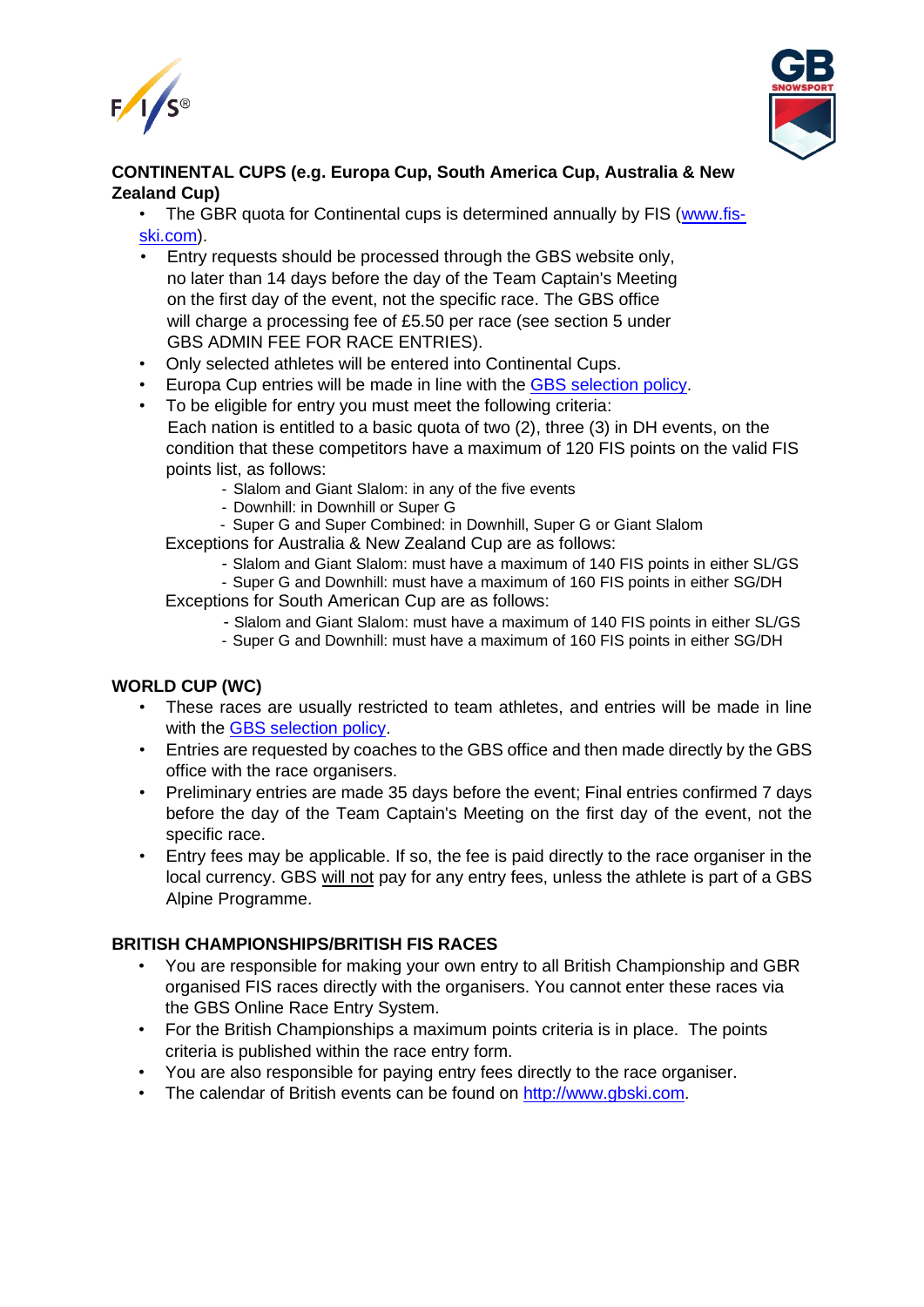

# **5. ENTRY SYSTEM**

# **RACE ALLOCATION POLICY**

Entries will be made by GBS according to the GBS Alpine Race Allocation Policy. This is available on the GBS website- [www.gbsnowsport.com](http://www.gbsnowsport.com./)

# **RACE ENTRY PROCEDURE**

Race entries can be submitted by emailing [raceentry@gbsnowsport.com.](mailto:raceentry@gbsnowsport.com)

# **GBS ADMIN FEE FOR RACE ENTRIES**

All race entries (including Downhill training runs) processed by GBS will incur an admin fee of **£5.50 per race** (not per event). It is necessary to charge per race as each individual race has its own quota which needs to be managed. This will be invoiced to athletes individually at the end of the season. All outstanding race entry admin fees must be settled before a FIS licence can be issued for the following season.

# **CONFIRMATION OF YOUR RACE ENTRIES**

GBS will email race organisers with the British entry for all races. Therefore, you must provide a valid email address with your race entry request, so that you can be copied into the race entry email. This email will serve as confirmation of your entry. Please note that it is sometimes necessary to make changes to race entries after an entry has been submitted. Therefore, it is imperative that you check your email regularly for updates to the race entry. It can be useful to print off the race entry and take it with you to the Team Captain's Meeting as proof that you have been entered.

#### **RACE MEETING REPRESENTATION**

Team Captains' Meetings take place in the afternoon or evening before the race to determine the programme and start list. There should be no more than two people at these meetings to represent the whole British entry although this is not always possible.

You should make every effort to have a presence at the race meeting; organisers do have the right to remove racers from the board who are not represented. You can represent yourself or your coach/parent/guardian can represent you. Please ensure you arrive at least 30 minutes before the meeting begins. If you are unavoidably detained en route, it is vital that you phone the race office to confirm your participation. Race office numbers are listed on the FIS calendar and you should take a note of the number before you travel. GBS takes no responsibility for racers being withdrawn from the start list if you are not represented at the Team Captain's Meeting.

#### **GB SNOWSPORT REFUND POLICY**

GB Snowsport operates a **RESTRICTED** *REFUND* policy for both FIS Licence and Race entry Fees.

• **FIS Licences:** When you are selecting your FIS licence type, please ensure that you meet all of the necessary criteria and require the licence that you are applying for.

If you make a mistake and either apply for the wrong licence in error or do not meet the criteria for the licence you have applied for, you may as a result be granted a licence which is of a reduced cost from the original fee paid, in this case the difference will be refunded after deduction of administration fees of 10 percent.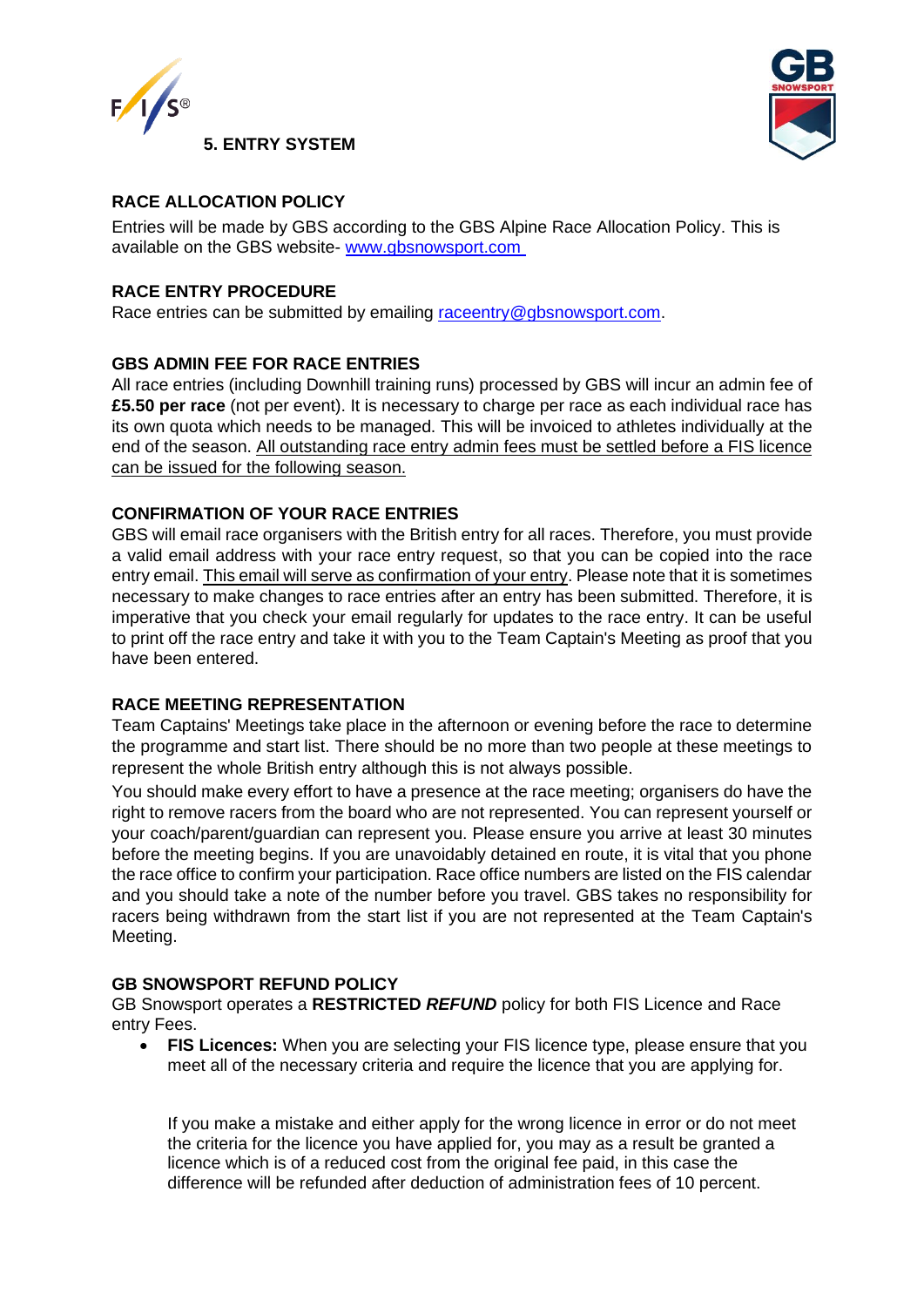



• **Race Entries:** Race entry fees will *NOT* be refunded. In the following cases race entries will be carried forward if the criteria set out below are adhered to:

- **- If you submit a race entry but do not gain entry because racers with higher priority fill the available quota places**.GB Snowsport will automatically carry the race entry fees forward.
- **- If a race is cancelled, or postponed to a date that you unable to compete:** Please note you must notify GB Snowsport via email to raceentry@gbsnowsport.com within *7 days* of the date the race was due to take place, to qualify to have your fees carried forward. GB Snowsport are *NOT* responsible for keeping track of cancelled or postponed races, it is the athlete's responsibility to inform GB Snowsport of any changes that occur.
- **- If you become ill or are injured prior to a race or series of races:** Please note that you must inform GB Snowsport *immediately* via email to raceentry@gbsnowsport.com. If you require to withdraw from 10 or more races due to a single illness or injury, you must provide GB Snowsport with a medical certificate within *7 days* of the original notification of your withdrawal. Medical certificates can be sent electronically to raceentry@gbsnowsport.com.
- **- If you decide you no longer want to race:** In this case, entry fees will only be carried forward if you notify GB Snowsport of your intention not to race *up to 3 days prior to the Captains meeting of the race series*. Notification should be emailed to [raceentry@gbsnowsport.com.](mailto:raceentry@gbsnowsport.com)

Failure to meet one of the above criteria will result in your entry fees NOT being carried forward and you having to pay for any future race entries in full.

# **6. CHECKING FIS ENTRIES**

Due to computerisation by both FIS and GBS, GBS are able to obtain full listings of licence holders who

- make double entries
- do not show up for events
- do not start second run

This information will be used in the implementation of any disciplinary sanctions.

# **DOUBLE ENTRIES AND WITHDRAWALS**

It contravenes FIS rules to enter more than one race on the same day and double entries that we identify will not be made by GBS. It is also important that withdrawals and cancellations should be communicated directly to GBS as quickly as possible. Repeated breaches of these regulations, shown up by the FIS Database, will result in disciplinary action.

#### **DISCIPLINE**

All FIS licence holders are expected to have read and be bound by the International Ski Federation (FIS) rules [\(www.fis-ski.com\)](http://www.fis-ski.com/), the rules of the competition entered for and GBS FIS licence information and guidelines.

#### **SANCTIONS**

The following sanctions may be imposed by GBS for infringements of the above.

i) Non-attendance at pre-entered races without prior notification to GBS/or race organisers or failure to remove name from start list if not competing in an event or failure to start second run, unless for medical reasons.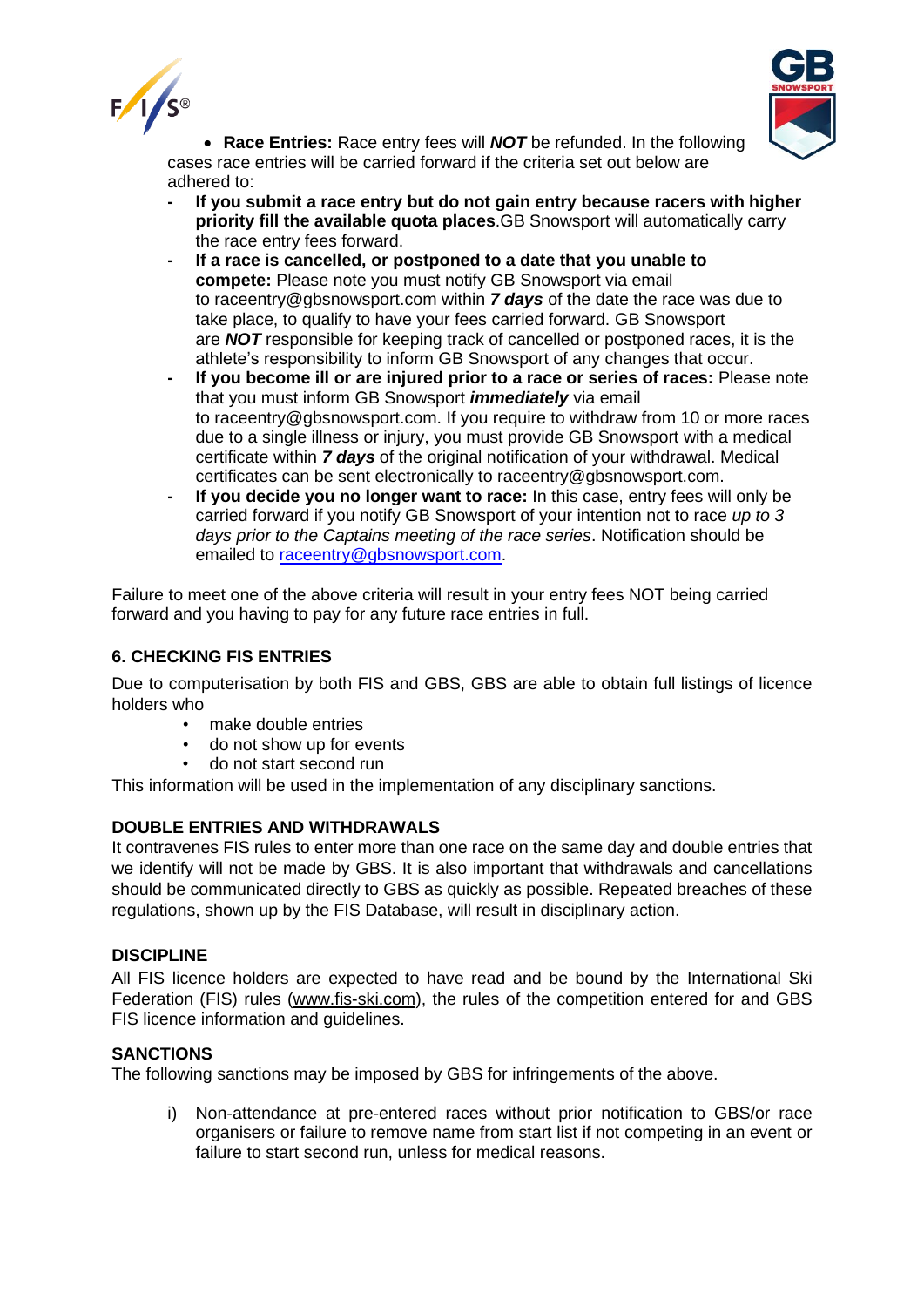

For the athlete

First occasion Warning

Second occasion One month suspension of licence Third occasion Suspension of licence for remainder of season



- ii) Making entries and then regularly making a withdrawal at short notice (possibly preventing other licence holders from entering). Entries will only be made for events that are not oversubscribed by British FIS licence holders.
- iii) Actions or behaviour that are considered breaches of discipline.

Suspension of licence for a period relative to the seriousness of the incident.

Appeals can be made against any sanction. These should be addressed to the Board of GBS.

# **7. EQUIPMENT**

Plombed downhill suits (i.e. suits that have been tested for air permeability and have a small FIS metal tag attached) are required at some GS/SG/DH FIS races. Testing of suits is normally possible at these events, but if your suit does not have a plomb, and you would like to have it done, you should send it to:

Federation Internationale de Ski, Blochstrasse 2, CH-3653 Oberhofen/Thunersee, **Switzerland** 

Please refer to FIS Specifications for Competition Equipment and Commercial Markings to verify ski and boot restrictions and padding restrictions for DH and SG.

# **8. RACE RESULTS**

Please visit the FIS results database at [www.fis-ski.com.](http://www.fis-ski.com/)

# **9. SPONSORSHIP**

FIS provide guidelines relating to sizes and style of permissible commercial markings. Different rules will apply at Olympic Winter Games. Details will be published annually on the

FIS website and further information on the GBS website, although if in doubt you should contact the GBS office. FIS Regulations on Race Helmets:

#### *2.5 Helmets and Headgear*

*2.5.1 Helmets and headwear may carry two commercial markings of the manufacturer with a maximum size of 15 cm², one on each side, placed above or below the ears. The front of helmets and headwear may only be used for the emblems of national teams, and sponsors, subject to art. 2.5.2 and 2.6.*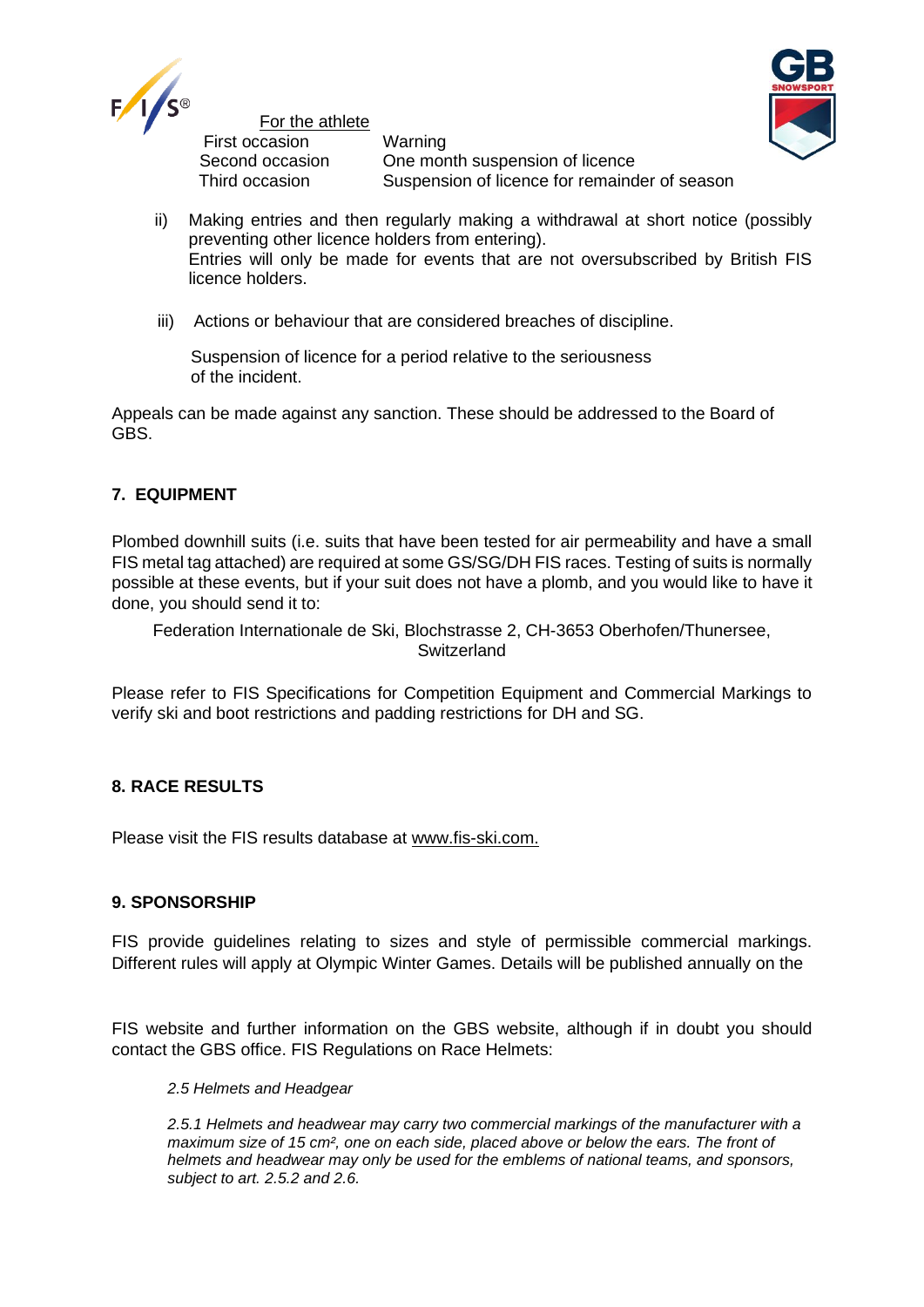



*2.5.2 The front (middle) of helmets and all headwear worn in competition and within the competition area, to include flower and prize-giving ceremonies, interviews etc., must carry the identification of the National Association with a minimum size of 6 cm².*

*2.5.3 Helmets and headgear worn in competition may carry the name of an athlete. The athlete name with a maximum size of 20 cm² must be placed at the back of the helmet or, on the rear of a hat/headband for CrossCountry, Nordic Combined, namely when a helmet is not worn. The athlete name can only consist of the full name of the athlete in a standard font and size defined by FIS which will be the same for all athletes (currently font Arial and size max. 20cm²).*

# **10. ANTI-DOPING**

# **Application of Anti-Doping Rules**

The UK Anti-Doping Rules shall apply to and shall bind all Athletes and Officials under the jurisdiction of GBS. Those to whom these Rules apply include:

- All Athletes and Officials who are members of, or licensed by GBS, including all GBS Teams and GBS Squads;
- All Athletes and Officials participating in Events, Competitions and other activities organised, convened, authorised or recognised by GBS;
- All Officials working with, treating or assisting an Athlete participating in a professional or sporting capacity; and
- Any other Athlete or Official who, by virtue of an accreditation, membership, licence, contractual arrangement or otherwise, is subject to the jurisdiction of GB Snowsport for the purposes of anti-doping, whether or not such person(s) is or are resident in the UK.

More information on UK Anti-Doping Rules and Violations can be found [here](https://www.ukad.org.uk/about/anti-doping-rules) (Rules) and [here](https://www.ukad.org.uk/sites/default/files/2020-12/UKAD%20ADRV%20infographic%20FINAL_0.pdf) (Violations).

#### **Written Agreement Provisions**

Athletes shall be deemed to have made themselves familiar with, and hereby agrees to be bound by the UK Anti-Doping Rules and to submit to the authority of UK Anti-Doping and any other appropriate body in the application and enforcement of those Rules.

#### **Disciplinary Actions**

Athletes must cooperate fully with any anti-doping investigations or proceedings, whether conducted by UK Anti-Doping or any other competent body. Failure to do so without acceptable justification may be treated as misconduct under the Code of Conduct.

If an Athlete commits an act of misconduct that relates to anti-doping but does not amount to a violation of the UK Anti-Doping Rules, GBS may bring disciplinary proceedings against that Athlete for such misconduct under Clause 6 of the Code of Conduct.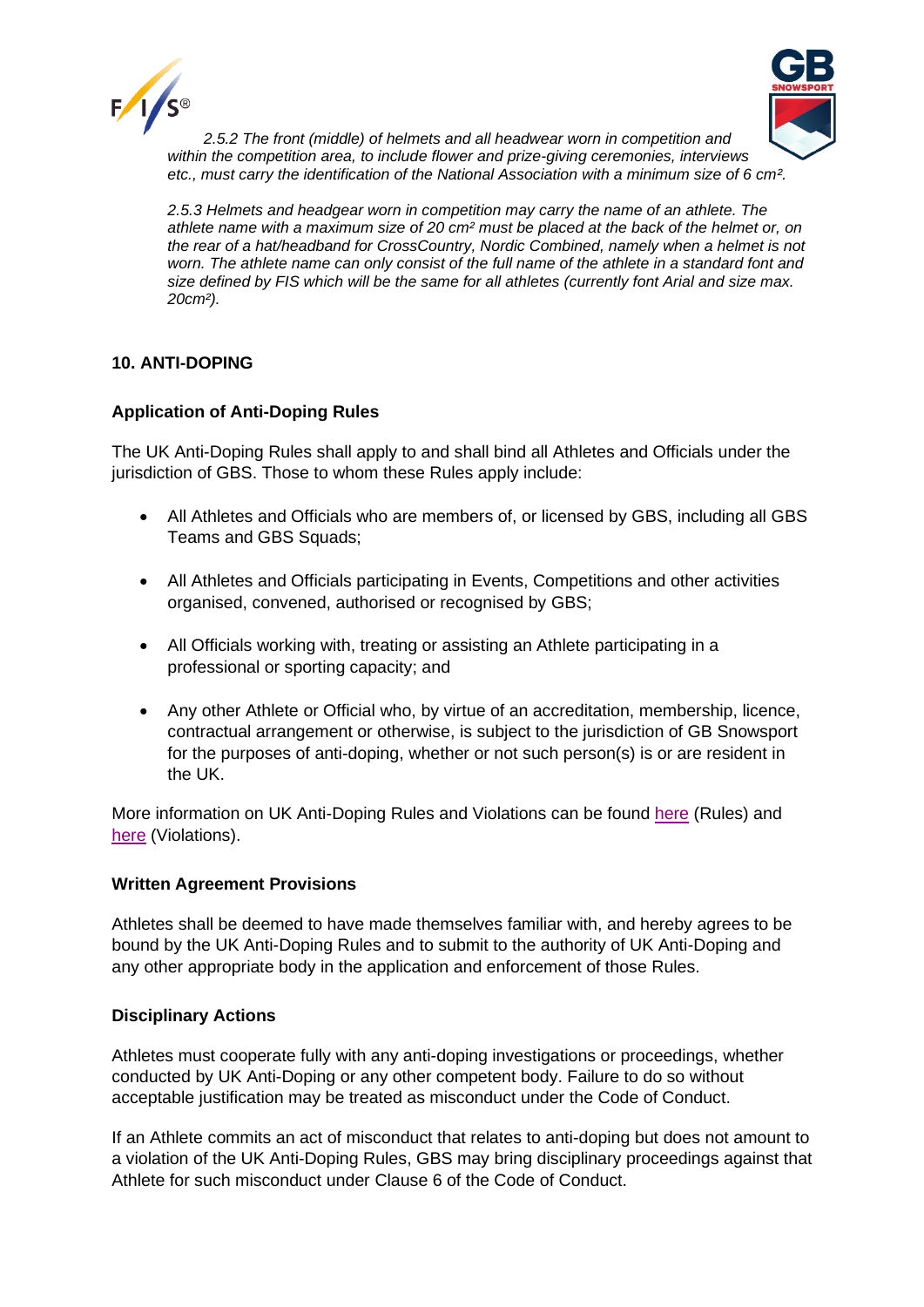



# **11. INJURIES AND INJURY STATUS**

When a FIS competitor injures him/herself and applies for the single penalty, the National Association (GBS) must apply to FIS as soon as possible for approval using the official form and submitting a medical certificate. It is the responsibility of the athletes to inform GBS of their injury.

The application of injury status is valid for one year and you must be inscribed on the FIS list for your injury status to be active e.g. if you are injured near the end of the season then you should renew your FIS licence for the following season and apply for a continued injury status. Injury Status is only valid for one season.

**Please note that a single penalty is only active when an athlete has not started more than 5 times is one event and 15 times across all events during the current season (2022/2023). You can only apply for injury status up until 30th April 2023.**

To obtain a copy of the single penalty form, please follow the link below:

[Alpine](https://gbsnowsport.com/wp-content/uploads/2021/05/FIS-Injury-Form-Alpine.pdf)

**FIS Point Rules**

[Alpine](https://assets.fis-ski.com/image/upload/v1537273909/fis-prod/assets/FIS_Points_Rules_Alpine.pdf)

# **Extract from FIS Point Rules:**

*FIS 4.6.1.1 Conditions*

*- At least 8 months must have been passed between the time of the injury and the competitors 1st start.* 

*- Competitors must remain registered as active with the FIS to maintain injury protection.* 

*- A competitor has not started more than five (5) times (FIS and COC level competitions) + four (4) times (World Cup, Olympic Winter Games and World Championships competitions) in one event and/or more than fifteen (15) times (FIS and COC level competitions + eight (8) times (World Cup, Olympic Winter Games and World Championships competitions) across all events during the valid season.*

# **IMPORTANT!**

If you are injured, you need to discuss with your coach whether you should be placed on injury status. It is then **your responsibility** to make sure that your injury status is applied. If you need to apply for injury status, you need to send the below two documents to [alex.mckeown@gbsnowsport.com.](mailto:alex.mckeown@gbsnowsport.com)

1) Complete the Single Penalty Form as above

2) Obtain a medical report/certificate which details your injury and expected recovery time scale, including the accident date as detailed on the Single Penalty Form.

**We recommend that you return both forms to the office within 7 days of your injury as it is not our practice to ask FIS to backdate injury status applications if you forget to apply!**